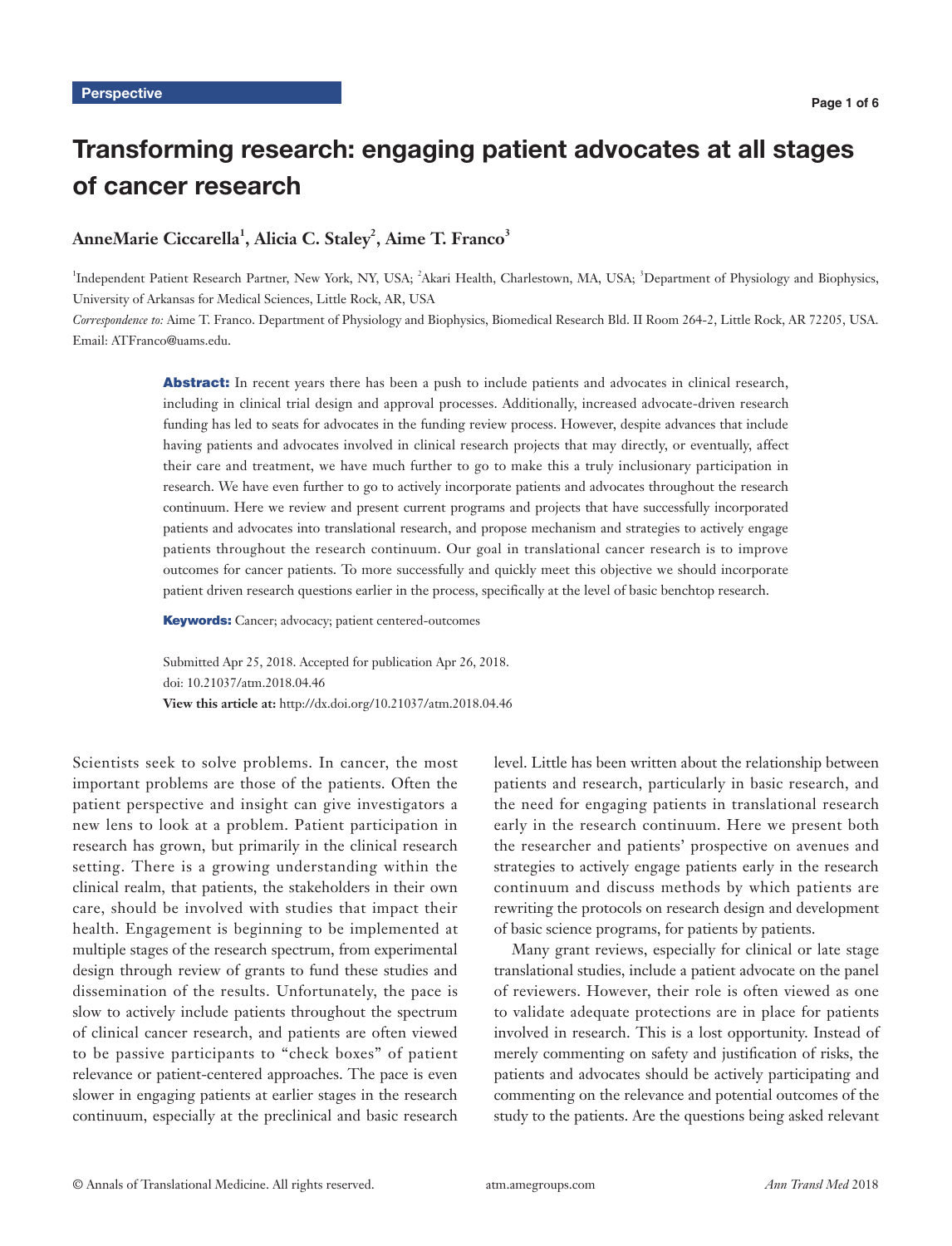#### **Page 2 of 6**

to the patient? Are there other concerns or outcomes that would interest a patient? In our goal of trying to discern as much information from trials and understand both the mechanisms that drive successful treatment and mechanisms of resistance or failure of therapy, we need to be cognizant of the risks to and commitment of the patient. We must balance the knowledge gained, with the demands that we place upon the patient for participation, including increased monitoring and time to contribute to the study. Survival is not the only end point important for patients; quality of life and maintaining as normal a life as possible are critical.

We must seek input from patients to determine which interventions, but more importantly, which procedures and protocols are feasible for a patient, and balance answering the scientific research questions with maintaining reasonable expectations of patient participation. As scientists we seek as much data from a study as we can obtain, but this can be at the expense of considering how this data collection affects the patient. A recent commentary in Nature points to the need for incorporation of "robust evaluation for outcomes that truly matter to patients" (1). The best way to achieve this goal is through partnerships with patient advocates who can speak for the populations we seek to help when conducting our research. Repeated biopsies and scans to track therapeutic response are vital to collecting data to understand mechanisms of action and resistance, but we must not lose sight of pain and consequences to the patient of repeated clinic visits, biopsies and scans. Adequate protections are not enough. Patients must be actively involved in study and trial design to provide insight as to reasonable expectations. We are dependent upon patients to be willing to participate in clinical trials, and we must be aware and sensitive to the sacrifices that patients make to participate in research. By empowering patients to be partners throughout the research continuum, we may be able to start answering questions at much earlier phases of research, particularly in well-controlled environment of the research laboratory, and thus be able to better predict outcomes within the clinic and design more patient-centric trials.

We need to avoid having patients and advocates being viewed as token requirements, and lead by including them as an active part of the research team that provide unique perspectives and fulfill roles that most scientists and researchers cannot. Unfortunately, inclusion of patients and advocates is often not a scored criterion in many research proposals. The mission of the NIH is "to seek fundamental knowledge about the nature and behavior of living systems and the application of that knowledge to enhance health, lengthen life, and reduce illness and disability (2)". There needs to be a balance on what knowledge we seek, while actively seeking to involve the stakeholders whose lives will be the ultimate beneficiaries of that research. This will not be an easy fix. We must change the way we see collaborations and our research teams. We need to encourage and facilitate students and postdocs to interact with patients and advocates so that they view these individuals as equal stakeholders, and recognize the value that they contribute to our research programs at all stages of investigation. Patients have already been involved in a number of research related activities and have in some instances, co-authored papers on decision making tools (3).

In discussions with many patients whose advocacy efforts are research focused, they are attempting to incorporate what they learn from their participation at scientific meetings or from serving on review panels. They believe the proper time to engage is when we are in the process of developing the research questions within the lab. While patients are quick to acknowledge they are not scientists, they share their frustration about the specificity of the questions being asked in the laboratory. What if the questions we are asking are not aligned with the needs of the patient populations we seek to help? It would be best to have a deeper understanding of what might be most helpful for those patients and populations early in experimental design to attempt to see these needs are met whenever possible. Inclusion/exclusion criteria are another area where the input of patients would be most valuable. Designing trials with a third arm in ways that would afford otherwise ineligible patients to participate would afford us the opportunity to glean additional insights that could benefit both patients and researchers. Data analysis and results would not be skewed by this additional population arm if it was appropriately incorporated into the study design from the onset of the trial. Patients can and should play a role in analysis and interpretation of results. They are also the most valuable resource that a researcher has for dissemination of study results to the communities that will be impacted by the research.

With the increasing incorporation of patient reported outcomes into trial design, the patient voice is essential in helping design pertinent questions. As we see a focus on "real-world evidence," patient advocate partners are likely better equipped to bring this information to researchers and clinicians to help guide the next questions that need to be answered. Too many patients may hesitate to share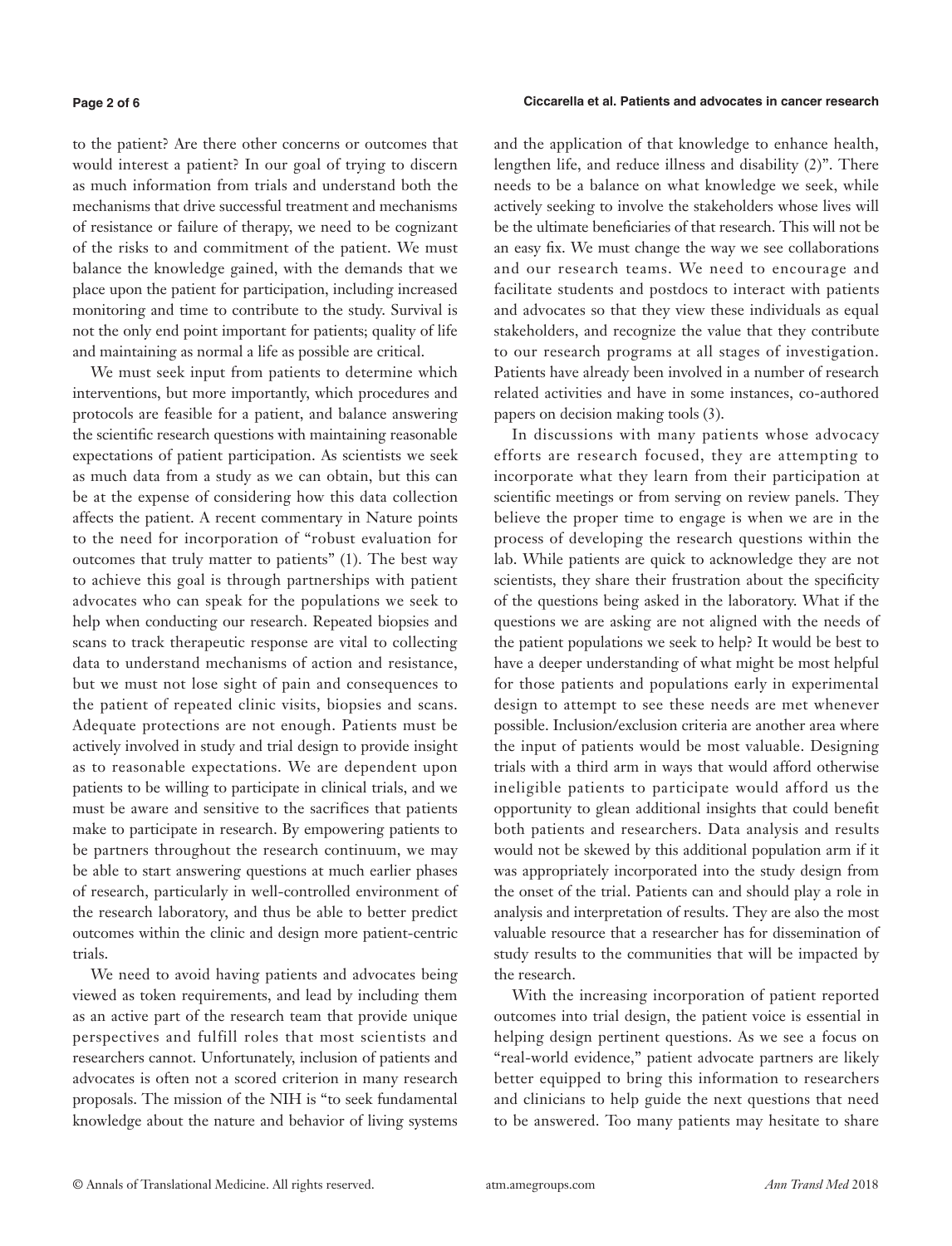some of the effects of their treatment, sometimes out of fear, others not sure of the relevance of their concerns. In some cases, they don't want to be seen as a difficult patient, or burdening their providers with what may be critical information. Unfortunately, more frequently, there is an underlying fear that patients will be forced to stop a treatment that seems to be working. Clear communication and transparency is critical to any relationship: patientphysician; patient-researcher; physician-researcher; and this communication and collaboration must be established early in the research continuum so that all the concerns and priorities of each participant can be met. Collaboration between well-informed advocates, communities they serve and the medical community would help mitigate this communication gap.

Partnerships between researchers and advocates should be expanded into all phases of our studies. These partnerships should not be limited to only those studies whose funding mechanism requires the inclusion of an advocate. Likewise, the skills of a qualified advocate provide value in even the most basic science or in research involving the development or the incorporation of highly technical diagnostic and prognostic tools. Although basic science, including successful observations we might see on slides or in animal models occurs many years before first in human trials, including advocates in bench experiments is invaluable. Most highly effective advocates may not fully grasp the details behind the science they seek to advance and are quick to acknowledge their greatest strength lays in their ability to "be smart enough to know, and admit what they don't know." Without getting lost in those scientific details upon which researchers must keep in sharp focus, advocates possess the unique ability to remain focused on the impact and significance for patients. As we develop, for example, assays or animal models requiring the donation of blood or other biospecimens for basic science, our patient partners have the ability to see what the successful translation of these studies might mean to affected populations, even if the benefits may not occur until years later. They are focused on the bigger picture which includes the possibility of less invasive testing, more accurate assessment of disease burden, the identification of targets that would afford patients the knowledge to help guide treatment decisions at various points in time while minimizing or eliminating the need for repeated invasive testing. As we continue to study molecular aberrations, protein interactions, the tumor microenvironment and many other areas, our research advocate partnerships help shed light on how the most

basic science discoveries and highly technological advances hold promise toward enhancing the quality of life from routine diagnostic screening to diagnostic and prognostic screening, through active treatment and for the remainder of their lives. We learn from patient partnerships that they would like a crystal ball. They are plagued with questions that can only be answered by conducting basic research: Is the treatment working? What are the potential late effects of the treatment? Has the cancer recurred or metastasized? What options are available to afford the best outcomes for longevity while simultaneously preserving quality of life? Patient concerns and research objectives can only be aligned when all voices are brought to the table as a concept is brought from discussion to the development and design stage, and throughout the course of experimentation. Frequent engagement to discuss both the achievement of aims and where we experience pitfalls helps keep the research nimble and focused on the ultimate goal: the delivery of the promise of precision medicine for the best personalized care available.

The key to any successful collaborative efforts is to establish the appropriate team, and to define the role of each member. This is critical to patient/advocate-scientist relationships, and to recognize the expertise that each partner brings to the project. A common misconception that has emerged among scientists is that patients and advocates will try to design or dictate experiments. This is not the role of the patient in this relationship. Instead, the patient brings with them the knowledge of the questions that are important to the patient. Often these are questions that a basic scientist would not seek to answer, or had not even been aware was an unmet or unanswered need within the field. Each cancer and survivor story is different, and depending on type of disease, prognosis and availability of current therapies, patient research priorities are very different. A prime example of this came while participating in the Dr. Susan Love Research Foundation Metastatic Breast Cancer Collateral Damage Think Tank. The discussion turned to searching for a cure for metastatic breast cancer. We naively thought that a cure is what was needed and what patients desired. However, the patients made clear that a cure was not the only option, nor necessarily the desired outcome: that they wanted more options, more treatments available so that when they ran out of options with the currently available drugs, they had something that could get them to the next milestone: a birthday, an anniversary, perhaps even another clinical breakthrough. This insight completely changed the way that we now ask questions in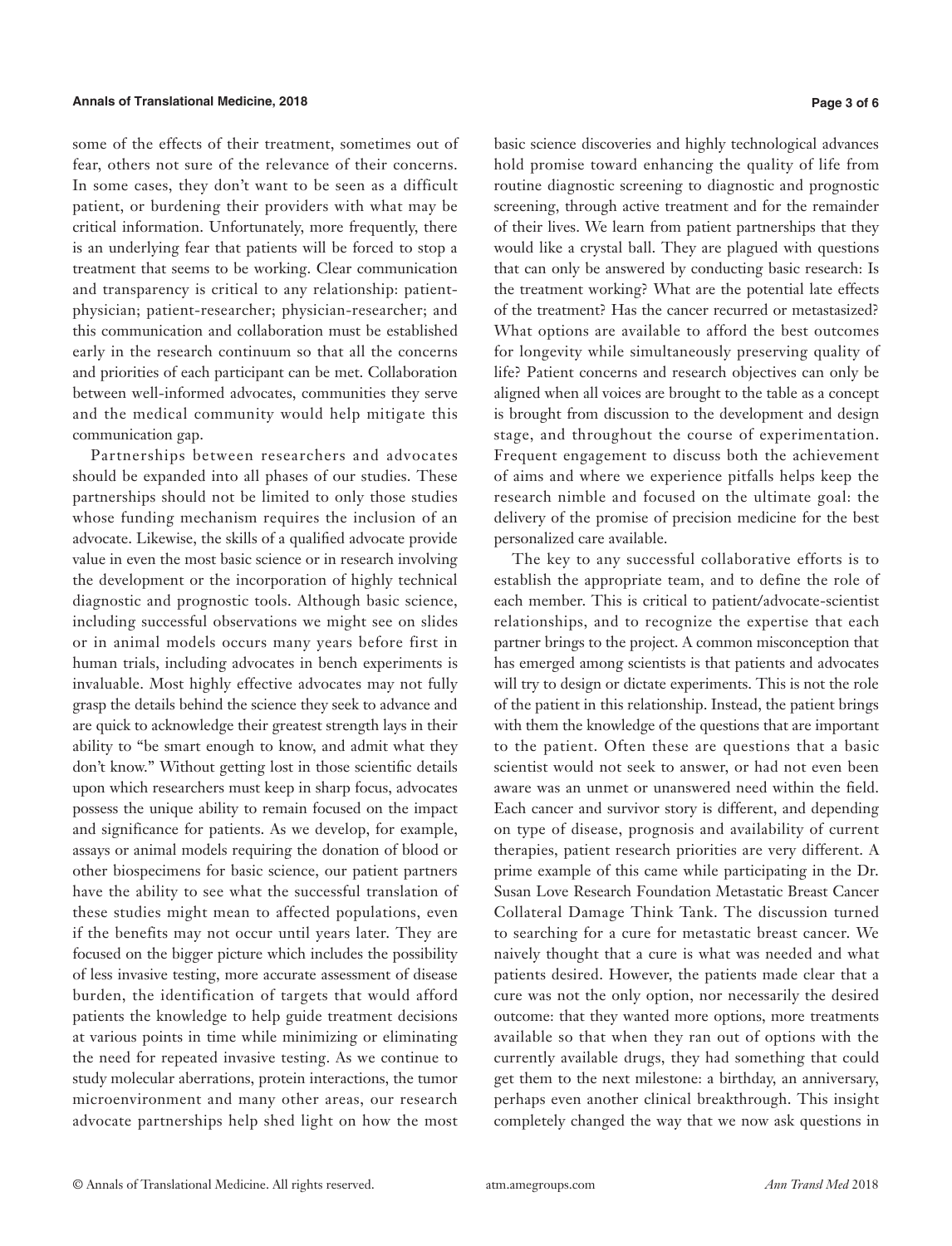#### **Page 4 of 6**

### **Ciccarella et al. Patients and advocates in cancer research**

the laboratory, and also changes the way that we interpret our results and data. Successful treatment as measured by absolute resolution of the tumor is no longer the "gold standard" but improvement over what is currently available, or disruption of a new pathway/unique pathway to those targeted with the current standards of care is now viewed as a success. This may seem like an obvious endpoint to those practicing clinical measurements or involved with clinical trials, but rarely are our metrics for success or endpoints of success in laboratory preclinical models aligned with clinical endpoints of trials. This discrepancy can drive the lack of concordance between preclinical and clinical investigations. If we realigned our metrics and endpoints to be more common, then the challenges of moving from preclinical to clinical would be lessened. We must ask patients and learn about the questions that are important to them, so that we can change our preclinical and basic science research design and metrics. Why do we wait to address patient centric questions until clinical practice when we can begin to address these needs and questions much earlier in the spectrum at basic science investigations? This was simultaneously a haunting and enlightening experience, as it became glaringly obvious how misaligned research goals can be with patient goals and outcomes.

Research is grueling. Many experiments don't work. The rewards of meeting patients and putting a human perspective to the research work that we do can be life changing. Knowing the futures that you are making brighter because of the hours spent at the bench is amazing. Further, the human component supports how important all discoveries are, including the discovery of approaches that do not work. It is critical for scientists and patients to understand the dual struggles that we face: researchers need to publish and submit their work and results for peer review, while patients seek as much information as they can, and seek hope that there are new therapies and approaches on the horizon. This provides an ideal intersection for collaboration. Patients and advocates know the need for new therapies and knowledge, and also understand the need and value to report negative outcomes so that we do not needlessly slow progress and repeat trials and experiments that have marginal effect. Patients demand the need for reporting all clinical trial data. They can and should demand the same for all research, and highlight that even studies and research that do not support improved outcomes is important to drive research forward, and prevent needless repetition of experiments that will not positively impact patient care.

Central to the development of collaborative relationships and projects between scientists and advocates, is to share common knowledge and language. Unfortunately, researchers are often not directly involved with clinical care of the diseases that they investigate, nor do they always have direct personal experience with that disease. Patients and advocates, although well versed in their own personal condition, do not always have a broader knowledge of cancer biology, nor have an understanding of the research process. These initial barriers must be overcome to establish meaningful, collaborative relationships. Researchers often have the opportunity to interact with clinicians directly treating the disease that they investigate, and to participate in Grand Rounds and clinical seminar series to understand the clinical management of their disease of interest. However, the greater challenge is for patients and advocates to seek educational opportunities to learn more about cancer biology and the research process. Fortunately, many national societies, and patient advocacy groups have recognized the need for educational opportunities for advocates, and programs have been developed.

Researchers need to assist with helping educate patients and advocates so that they can be informed and educated participants within the research community. Most patients do not come from a science or medical background, and therefore need additional information and education so that they can more actively participate in the research process in an informed manner. This is an ideal opportunity to involve early career scientists and trainees to help develop programs and educational tools that can be utilized by cancer patients and advocates to learn the basics of cancer biology, and to ensure that all research participants are using the same language. The public, patients and advocacy groups can be invited to Graduate Student Research Days. This gives students and scientists the opportunity to describe their work and discoveries, and allows patients and community members the opportunity to see the exciting work taking place locally at research institutions.

Some national organizations have built and developed formal programs to educate patients and advocates. For 20 years the American Association for Cancer Research (AACR) has been engaging advocates with scientists at their Annual Meeting (and now expanded to Special Meetings and Workshops) through the Scientist  $\rightarrow$  Survivor Program (SSP) (4). Advocates are assigned to small groups and paired with both an advocate mentor and a scientist mentor. Scientific mentors place the research findings presented at the meeting into context of where this research falls into the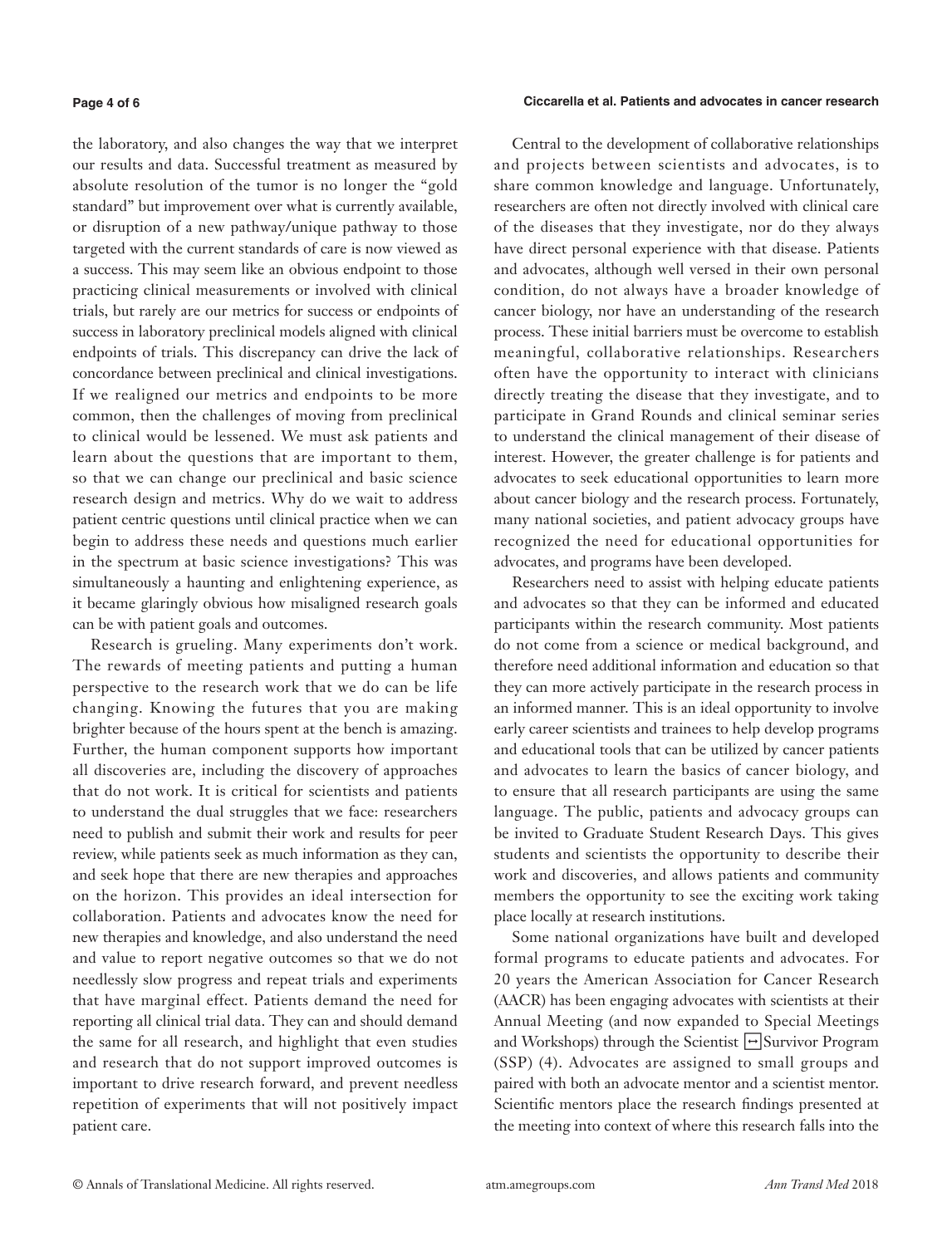research continuum, and to provide insight as to how basic discoveries made in the laboratory can be translated into clinical practice. It is critical for patients and advocates to see firsthand the work that is being done by scientists across the world to improve care and therapeutic options for cancer patients, but to also understand the research process, and the time and effort expended long before a new drug ever is introduced into a clinical trial. The SSP program allows many patients and advocates their first opportunity to ever discuss research with a bench scientist. But more importantly, having advocates and patients at the AACR Annual Meeting, allows scientists; particularly graduate students and postdocs the opportunity to interact with patients and advocates that are impacted by the diseases that they research in the laboratory, and often for the first times puts a human face to the potential of who their research may impact. Participation in the SSP program led to establishment of the Franco Lab "Why we are here?" board. This board is at the entrance to the laboratory and serves as a daily reminder that all that is done in the laboratory is for the benefit of the patient, and is driven by the patient. Our research may not change clinical practice tomorrow, but the results and the questions that we ask in the laboratory are all driven by the desire to improve outcomes for cancer patients. It is critical to recognize that improved outcomes are not always about life and death, but about quality of life and improving the treatment options that are available. The board also serves as a sober reminder that despite the many "thrivers" recognized on the board, we also have lost many friends and family members because our current therapies failed them, and that we must strive for better.

The United States' Department of Defense Congressionally Directed Medical Research Program has incorporated patients or caregivers on their review panels. The U.S. National Cancer Institute (NCI) also includes patient advocates on their review panels. The establishment of the U.S. Office of Advocate Relations (OAR) to properly vet and identify interested advocates and pair them with researchers. A gap exists in these programs. While advocates are invited to serve in the review process, only some funding mechanisms require their participation in the research. Patient Centered Outcomes Research Institute (PCORI) has shown the strongest level of support by incorporating advocates on all levels, encouraging researchers to identify and name qualified advocates as coinvestigators on their funding submissions.

Many patient advocacy groups have also seen the need to help educate advocates into the scientific process. Some are disease specific, such as Project LEAD from the

National Breast Cancer Coalition (5), the CADRE program through The Prostate Net (6), and Alamo Breast Cancer Foundation runs a scholarship program in conjunction with the San Antonio Breast Cancer Symposium. However, we need to develop strategies and programs so that we can educate and target more advocates, especially at the local level so that they can become involved with research at their local institutions. Attendance of meetings is expensive and often not accessible to all advocates and patients. We need programs to bring the access of these programs into the community, and increase the population of informed advocates that can actively participate in research.

Programs have also been developed to support advocates in their work, and to provide continuing education in scientific areas. BAG IT is a grassroots project begun in Tucson, Arizona, USA by survivors, for survivors (7). BAG IT provides cancer patients, regardless of age, gender or cancer type with information at the time of diagnosis to assist them with navigating the early days of cancer diagnosis, and how to empower themselves to be more involved with their care and advocating for their own personal best outcomes. BAG IT also recognized the need to further educate and care for advocates involved in their own program and mission, as well as cancer advocates at large assisting patients and cancer survivors. This led to the development of ESCAPE to Thrive, a program for advocates to promote collaboration, education and self-care. This retreat for advocates provides educational programing about current and upcoming policies and practices affecting oncology, cancer care and survivorship, new scientific and research advances, and practices for improved well-being, both physically and psychologically.

Patients and advocates are able to often look at questions and research problems through a lens, not jaded by years of failed experiments or tedious protocols, but instead through a lens of optimism and hope for better outcomes, and for a brighter future with new options. This optimism and alternative lens is desperately needed in the laboratory, especially during times of fiscal crisis, when so much great research is left unfunded. We must strive to find a balance between funding great science, and funding discovery and questions that are risky, and have the most potential to directly impact the patients that we are ultimately trying to help. The best way to ensure we are asking questions relevant to patients is to ask the patients right from the start! It takes a village, and meaningful participation and input from all that reside in that village to drive change and progress.